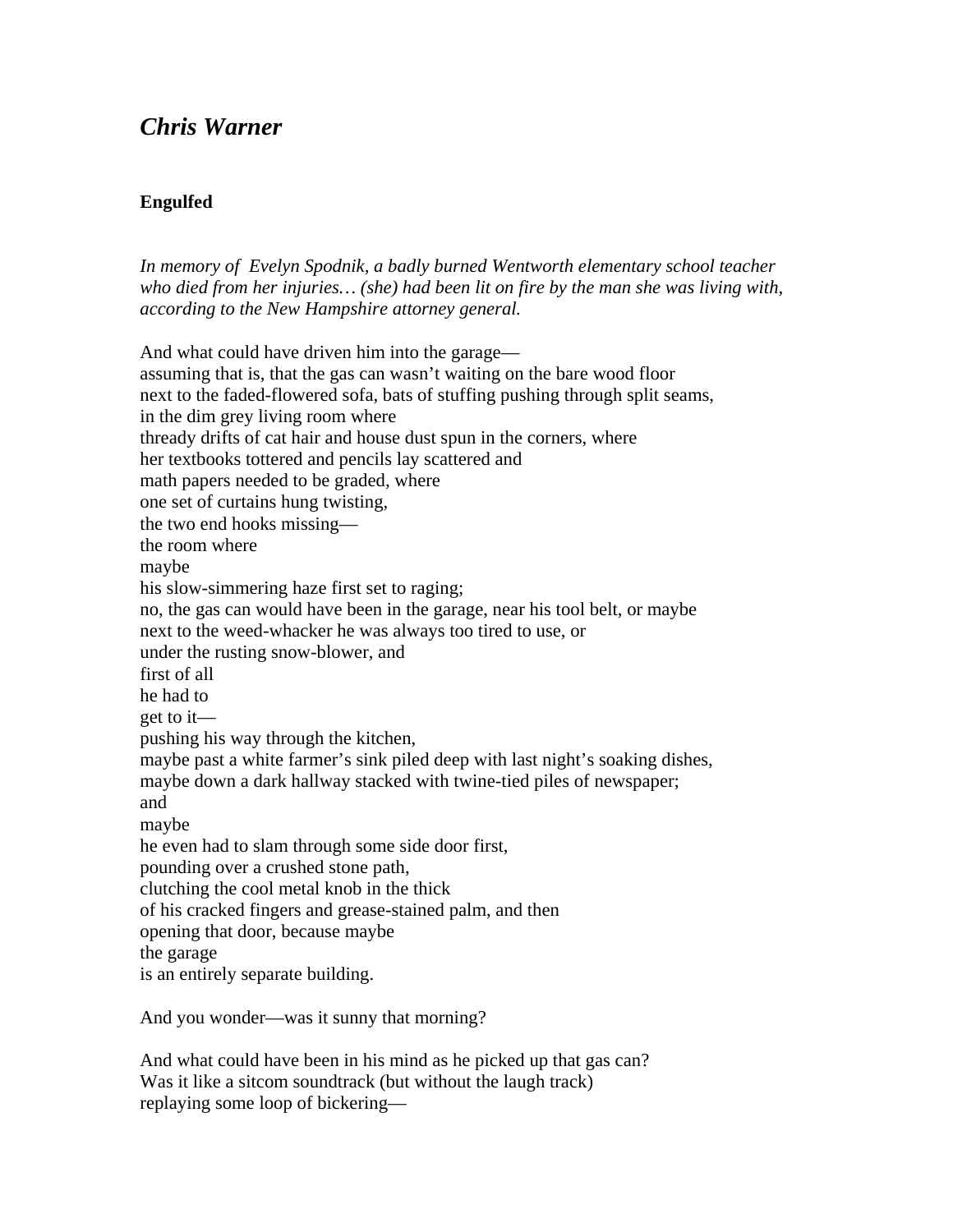who was supposed to pay the electric bill— or had it been paid at all— or whose turn to take out the recycling? Or was it just the rise and fall the echo the bounce, the day in the day out sound of her voice—maybe asking for more tea or pass the *Lifestyle* section—and did she say please? that rake and grate of pathetic pleading or the slight sound of her sighs— maybe that hiss of disappointment or depression or derision —or was she just tired?— or was it just the fact of her breathing? Or, maybe it was simply the very sight of her, sitting with her face in some book, the very sight of her in those terry cloth Wall-Mart shorts faded to pink from too many washings the sight of her fleshy thighs spreading, her sagging knees, her crepey-skinned shins rippled with varicose veins. And maybe he was thinking how long it had been since those legs rippled or not— were wrapped around his waist. Or his neck. And maybe he saw her face glaze, saw her eyes shift just slightly away—again as he spoke to her—and maybe he wanted to know what the hell she was looking at off in that distance. You wonder— what could he have been feeling as he carried that gas can back into the house was he burning, his stomach churning, thinking of last night's dinner not made when he arrived home, tired, in his stained blue coveralls? Or, maybe made, but completely unsatisfactory say store-brand hot dogs on just-gone-to-stale buns instead of chicken on the grill or maybe even a steak. Or was there just a deep long chill inside,

burrowed down in the bones of his teeth, in the cold held hinge of his jaw? And was he just dying for heat?

You picture his hard fist—the one not gripped around the can handle—hanging stiff by his side—squeezed shut.

And what made him begin to splash that gas onto her—